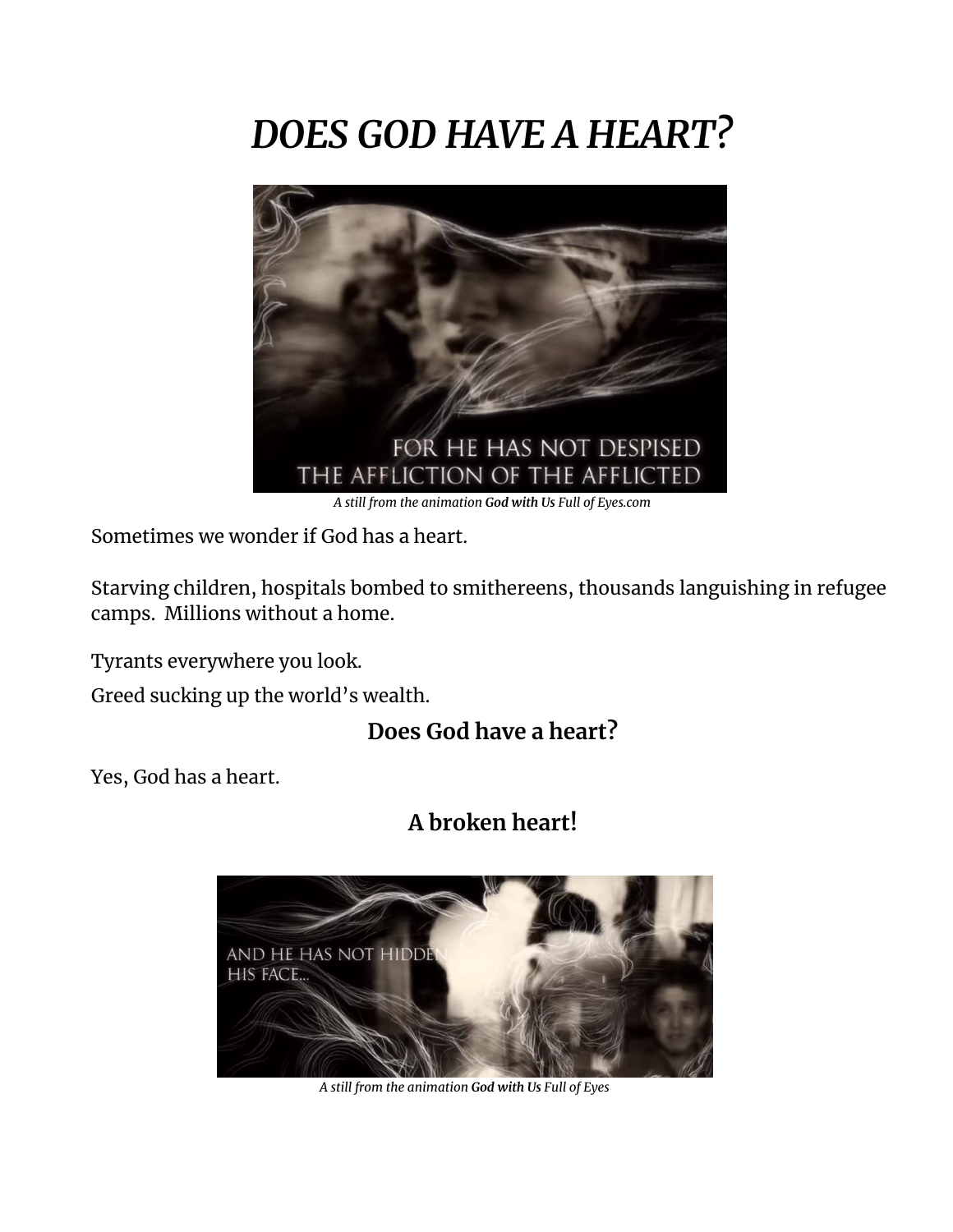But who's paying attention?

As he hangs there dying, even his "followers" walk by with hearts of stone, pursuing their own agendas.

But why are those women weeping?

*All we like sheep have gone astray. We have turned every one to his own way. And the Lord has laid on him the iniquity of us all.*

*Isaiah 53:6*

He hangs there so that, on a day known only to God, there will be no more starving children, no need for hospitals, no refugee camps, no one without a home..

No tyrants.

No greed.

He hangs there so that even now ….

And you and I can exchange our heart of stone for a heart of flesh.



*A still from the animation God with Us Full of Eyes*

**God has a broken heart.**

Do we?